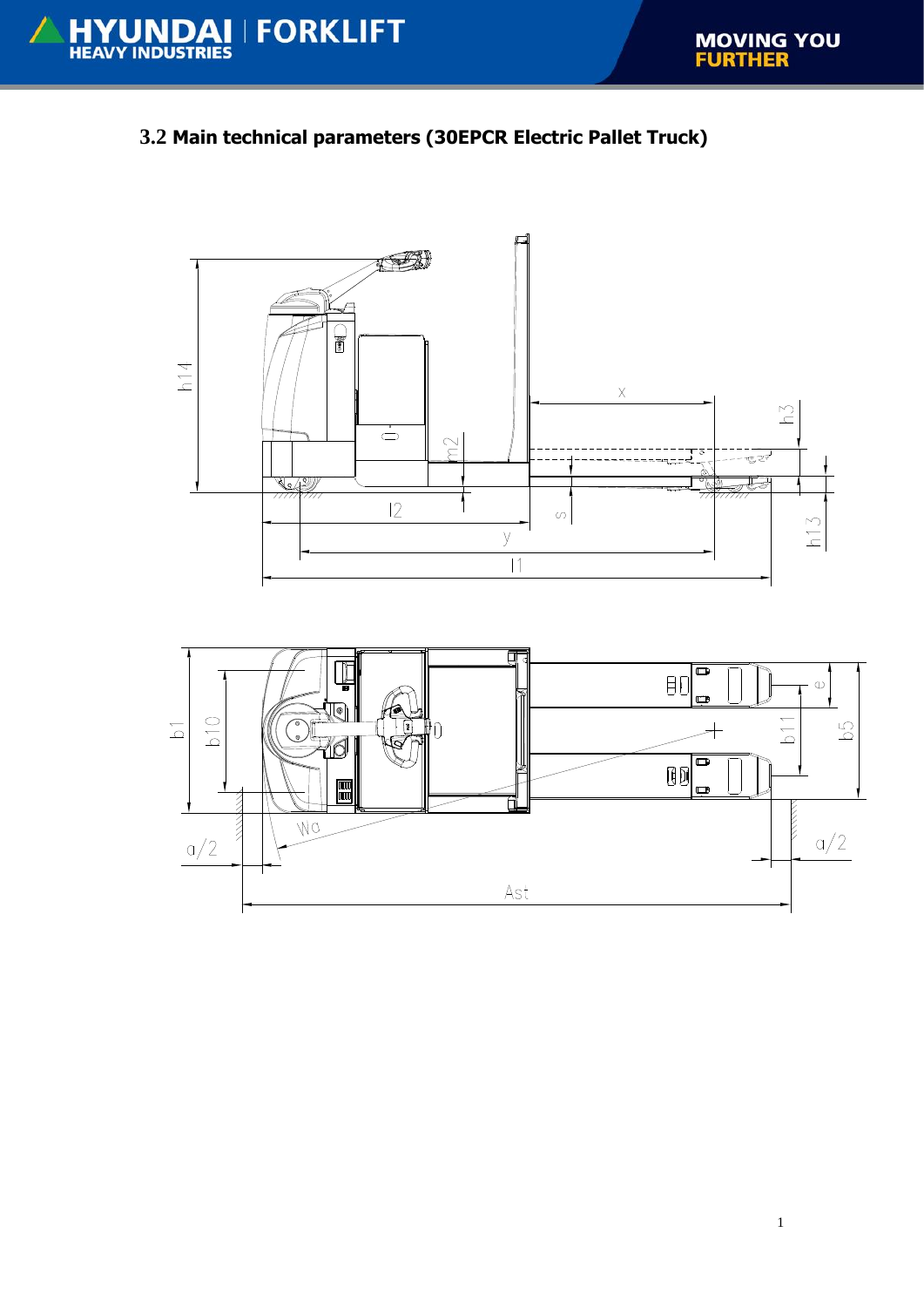|                           | 1.1  | Manufacturer(abbreviated)                                                       |                     | Hyundai              |
|---------------------------|------|---------------------------------------------------------------------------------|---------------------|----------------------|
| Characteristics<br>Weight | 1.2  | Model                                                                           |                     | 30EPCR               |
|                           | 1.3  | Driving type                                                                    |                     | Electric             |
|                           | 1.4  | Operating type (Manual, Walking, Stand<br>driving, Seat driving, Order picking) |                     | Standing             |
|                           | 1.5  | Rated load                                                                      | Q(kg)               | 3000                 |
|                           | 1.6  | Load center distance                                                            | $\sigma$ (mm)       | 600                  |
|                           | 1.8  | Front overhang                                                                  | $x$ (mm)            | 1036/933             |
|                           | 1.9  | <b>Tread</b>                                                                    | Y(mm)               | 2115                 |
|                           | 2.1  | Service weight(with battery)                                                    | kg                  | 1150                 |
|                           | 2.2  | Axle load, front/rear, laden                                                    | kg                  | 1390/2760            |
|                           | 2.3  | Axle load, front/rear, unladen                                                  | kg                  | 860/290              |
|                           | 3.1  | Wheels (rubber, high elasticity, pneumatic<br>tyre, polyurethane wheel)         |                     | PU                   |
|                           | 3.2  | Wheel dimension, front                                                          |                     | $\phi$ 250×80        |
|                           | 3.3  | Wheel dimension, rear                                                           |                     | φ82×173              |
|                           | 3.4  | Additional wheel(dimension)                                                     |                     | φ127×57              |
|                           | 3.5  | Wheel number, front/rear $(x =$ driving wheel)                                  |                     | $1X+2/2$             |
| Wheel chassis             | 3.6  | Tread, front                                                                    | $b_{10}(mm)$        | 620                  |
|                           | 3.7  | Tread, rear                                                                     | $b_{11}$ (mm)       | 455                  |
|                           | 4.4  | Lift height                                                                     | $h_3$ (mm)          | 135                  |
|                           | 4.9  | Min. /Max. height of operation handle, in<br>driving position.                  | $h_4$ (mm)          | 1070/1370            |
|                           | 4.15 | Height, lowered                                                                 | $h_3$ (mm)          | 82                   |
|                           | 4.19 | Overall length                                                                  | $h$ (mm)            | 2570                 |
|                           | 4.20 | Length to fork face                                                             | h(mm)               | 1350                 |
|                           | 4.21 | Overall width of truck body                                                     | $b_1$ (mm)          | 823                  |
|                           | 4.22 | Fork dimension                                                                  | S/e/I(mm)           | 55x230x1220          |
|                           | 4.25 | Overall width of fork                                                           | $b_5$ (mm)          | 685                  |
|                           | 4.32 | Wheelbase ground distance                                                       | m <sub>2</sub> (mm) | 27                   |
| Dimension                 | 4.33 | Aisle width, with pallet 1000x1200 crosswise                                    | $A_{st}$ (mm)       | 2790                 |
|                           | 4.34 | Aisle width, with pallet 800x1200 lengthwise                                    | $A_{st}$ (mm)       | 2790                 |
|                           | 4.35 | Turning radius                                                                  | W <sub>a</sub> (mm) | 2290                 |
| Performance Data          | 5.1  | Traveling speed, laden/unladen                                                  | Km/h                | 8/9                  |
|                           | 5.2  | Lifting speed, laden/unladen                                                    | m/s                 | 0.025/0.035          |
|                           | 5.3  | Lowering speed, laden/ unladen                                                  | m/s                 | 0.03/0.03            |
|                           | 5.7  | Gradeability, laden/unladen                                                     | $\%$                | 6/8                  |
|                           | 5.8  | Max. gradeability, laden/unladen                                                | $\%$                | 8/20                 |
|                           | 5.10 | Traveling brake                                                                 |                     | Regenerative brake   |
| Motor                     | 6.1  | Driving motor power                                                             | kW                  | 2.2                  |
|                           | 6.2  | Lifting motor power                                                             | kW                  | 1.5                  |
|                           | 6.4  | Battery voltage/rated capacity                                                  | V/Ah                | 24/560(350/420/490/) |